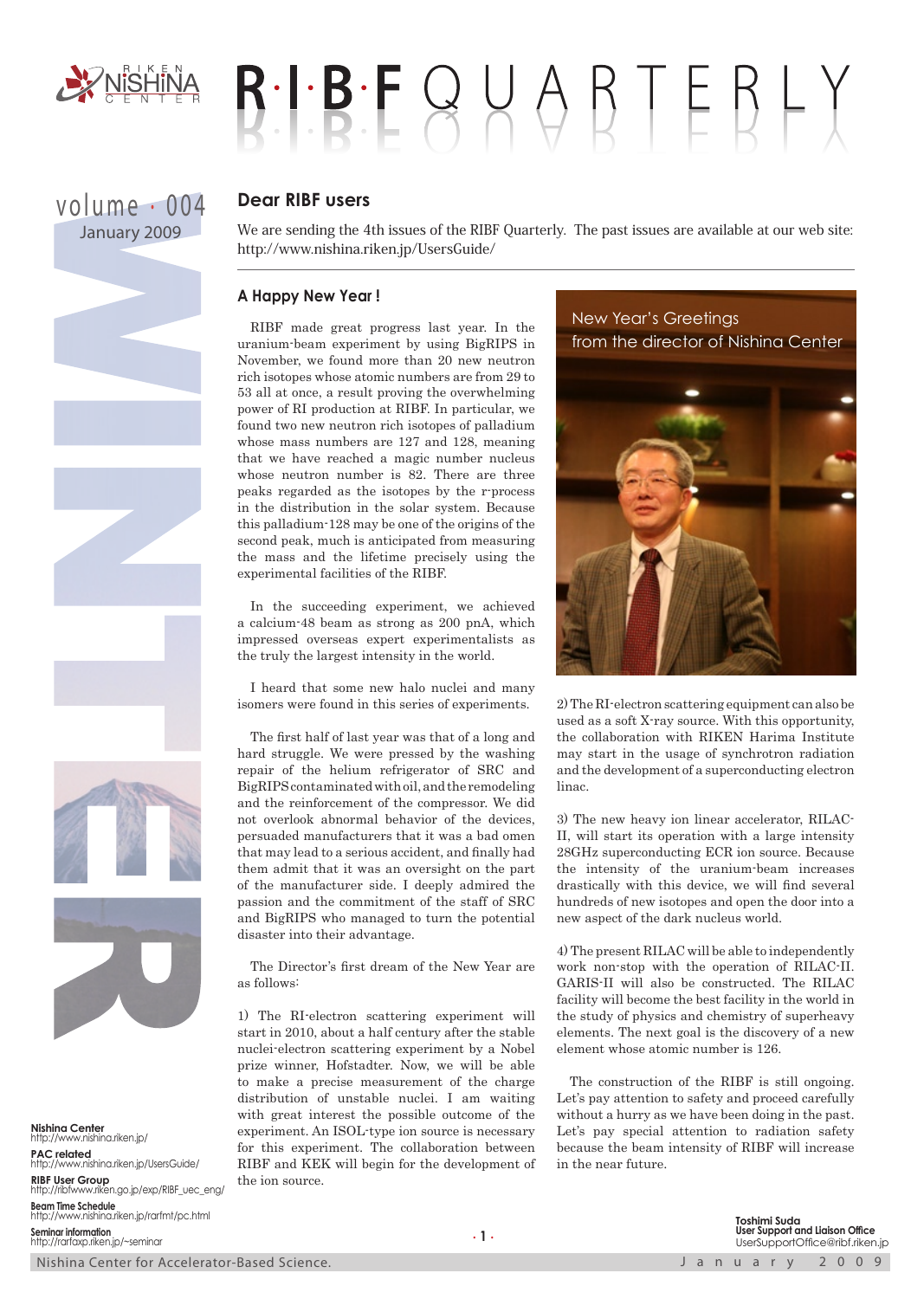

# $R \cdot I \cdot B \cdot F \cup Q \cup Q \cap F \in R \vdash Y$

# volume . 004 January 2009

The world underwent an economic depression last year. The recent excessively competitive society seems hollow and lacks sustainable vigor. We need wisdom in order to avoid our society from collapsing. The traditional Japanese value, 'harmony is the most precious', may come back again. It is important for the leaders to make the right decision at the right time without forgetting generosity, to enable each researcher to devote to work, and to let everybody contribute the society in his/her own style.

RIKEN Nishina Center will greet its third anniversary in coming April. I wish you all the very best in 2009.

Director of the Nishina Center, Yasushige Yano

#### **Present status, operation schedules of RIBF**

#### **BigRIPS/ZD experiments conducted in November and December, 2008 - RIBF started its full-scale operation -**

After successful recovery from the oil contamination problem (see Quarterly #3), we conducted the ZeroDegree (ZD) commissioning and a series of BigRIPS/ZD experiments from the beginning of November, 2008.

The primary beams were U and 48Ca accelerated up to 345 AMeV, and their maximum intensities were 0.4 and 170 pnA, respectively. The U beam intensity was improved nearly one order, and the  $48Ca$  beam power,  $\sim 2.8$  kW, provided to experiments was the world's highest. In addition, the long-term stability of the primary beam has been remarkably improved.

The ZD commissioning ran first using the U beam. Using fission fragments having wide angular and momentum spreads, the optical properties of the ZD have been carefully measured.

Afterwards, the PAC-approved BigRIPS experiment, new-isotope search using U beam, was carried out for one week without any serious beam off. Several tens of new isotopes in the  $Z=30 \sim 50$  region were unambiguously identified, one of which was 128Pd that is considered to be one of key nuclei in the r-process path. We could get a glimpse of this nucleus for the first time using still "quite faint" U beam of 0.3 pnA compared to the goal intensity of 1 puA. Much is anticipated in the future.

A series of experiments using 48Ca-beam, then, followed. To exploit fully the new and precious opportunity, four experiments, which are for measuring matter radii, inclusive Coulomb breakup reaction, and degree of shell-closure in very neutron-rich region, were coordinated to share their setup and even secondary beams sometimes.

Based on comparisons with the results of simulations and the measured residual activities at the downstream of the first dipole of the

BigRIPS, which had been monitored during the experiments, the in-house safety management decided on Dec. 21 to terminate the series of 48Ca experiments. Continuation of the experiments may cause difficulty to keep the activities in an acceptable level for engineering works in the beam-dump area planned in this summer period. Consequently, the third and forth experiments mentioned above were unfortunately canceled in their large and whole parts, respectively, while their first two experiments could obtain data with the world's most powerful 48Ca beam.

The quick-release mechanisms will be fully installed in BigRIPS this summer, and then handling of more intense primary-beams will become possible.

#### **Beam-time scheduling for the first half of the FY2009 underway**

On Dec. 15, 2008, a call for beam-time requests has been sent out to all the spokespersons of the PAC-approved experiments, which targeted experiments ready to run in the first half of the fiscal year 2009, specifically from April to the end of September. The beam-time schedule will soon be finalized, and the spokespersons requesting their beam-time will be contacted accordingly.

#### **Constructions**

The construction of a new beam line connecting the BigRIPS and SHARAQ, which will also be used for dispersion matching purpose, is in the final stage.

For the PAC-approved BigRIPS experiments using light ions such as deuteron, a new beam line connecting RRC directly with SRC which bypasses IRC is currently being installed. In this mode, AVF is used as an injector instead of RILAC. The commissioning will be carried out in this February.

The first SHARAQ commissioning using these newly constructed beam lines will be performed in the end of March.

**Nishina Center**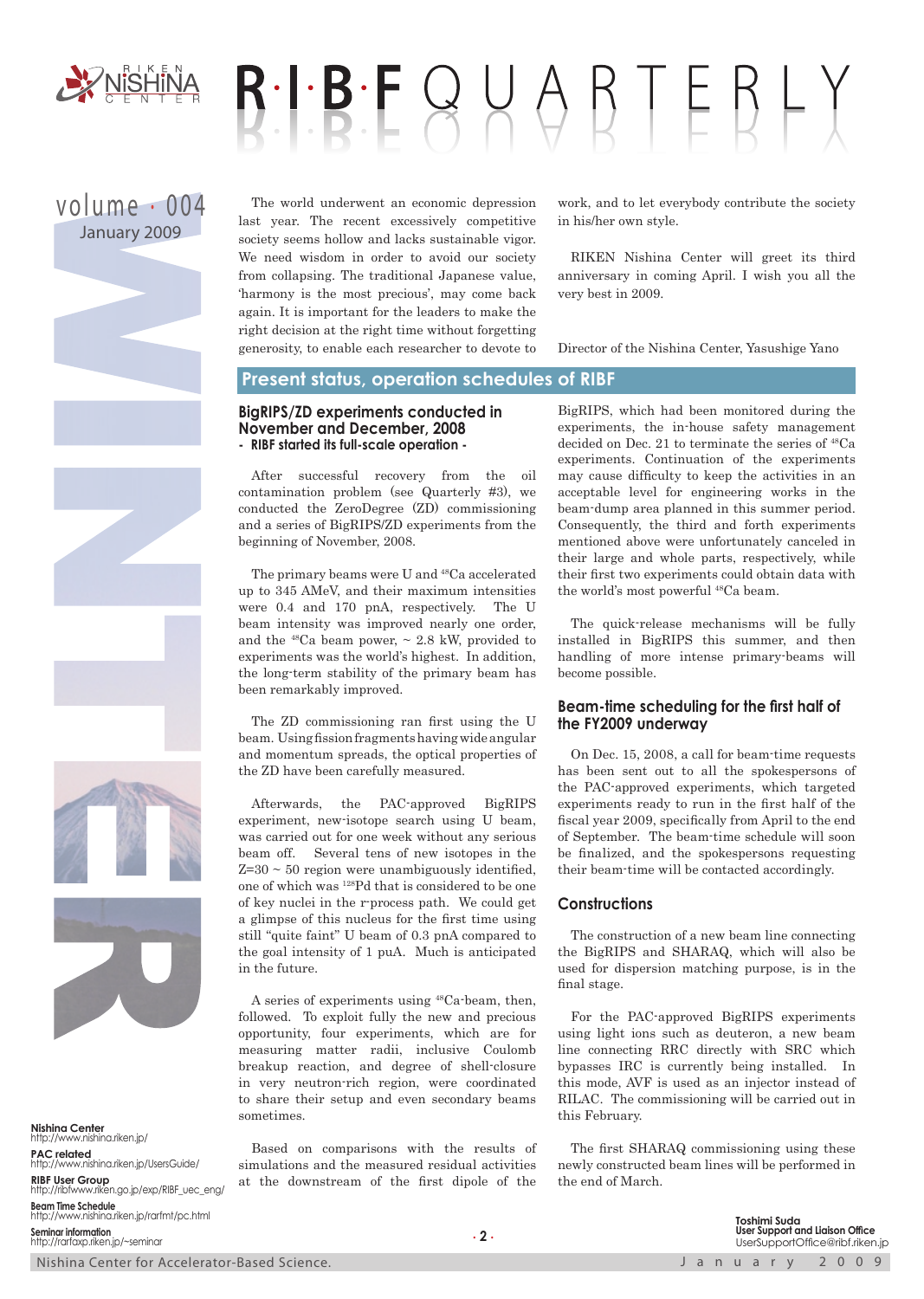

# $B \cdot I \cdot B \cdot F \cup A \cup B \top F B \vdash$

# volume . 004 January 2009



The installation of a 28 GHz superconducting ECR ion source is underway as scheduled. After the installation of a new beam line connecting the ECR to RILAC, the commissioning will start from the beginning of this April. It is expected that nearly one-order higher intense U-beam, ~ a few pnA, will be available.

Another intensive activities in the coming half year will be beam-development efforts. The acceleration tests of Kr, Xe and U beams including charge stripper developments will be performed in the period of February to March, and in June. The intensities and the stripper lifetime especially for Kr and Xe will be thoroughly examined.

# **Reports**

## **PAC meetings**

The 4th NP (Nuclear Physics) PAC meeting was held in Nov. 20-21, 2008, and the submitted 12 proposals were presented and discussed. See the following web page for details of the PAC meeting.

http://www.nishina.riken.jp/UsersGuide/NP-PAC

The 4th ML (Material and Life Science) PAC meeting was held in Jan. 13-14, 2009, and the submitted 21 proposals (18 for RAL, 3 for RIBF) were discussed.

http://www.nishina.riken.jp/UsersGuide/ML-PAC

### **Nishina Center Advisory Council**

Prior to RIKEN Advisory Council (RAC) to be held in April 22-24, 2009, the activities of Nishina Center for Accelerator-Based Science were reviewed by the Nishina Center Advisory Council (NCAC) consisting of 14 members, chaired by Prof.

S. Gales, GANIL. The followings are the terms of references to NCAC given by the president of RIKEN, Prof. R. Noyori ; President R. Noyori

# **User Group Activities**

The 2nd International Users Group Meeting was held on Nov. 22 (Sat.), the day after the 4th NP-PAC meeting. The slides used in the meeting are available at ;

http://ribfwww.riken.go.jp/exp/RIBF\_uec\_eng/ UserMeeting/UserMeeting08/presentation

- 1. Are there achievements with major scientific significance or achievements with significant social impacts ?
- 2. How does the Nishina Center copare with similar research institutions abroad ? Make recommendations for possible improvement based on this investigation.
- 3. Evaluate the Center's collaborations within RIKEN and with outside institutions, and evaluate the Center's effort to promote international collaborations.

The NCAC report will be published later on the internet.



The minutes of the meeting are under preparation by the UEC members.

### **Lecture Series**

Two lectures of the Lecture Series on Nuclear Physics have been given as follows. The lecture notes are available in the following web page.

| Prof. K. Langanke (GSI)<br>"Nuclear Astrophysics"                                     | Nov. 17-18, 2008<br>http://ribf.riken.jp/~seminar/Lecture/Langanke/index-1.html                      |
|---------------------------------------------------------------------------------------|------------------------------------------------------------------------------------------------------|
| Prof. I. Hamamoto (Lund)<br>"One-particle motion in nuclear many-body<br>problem III" | Dec. 24, 2008<br>http://ribf.riken.jp/~seminar/Lecture/hamamoto/<br>hamamoto070918-0919/index-1.html |